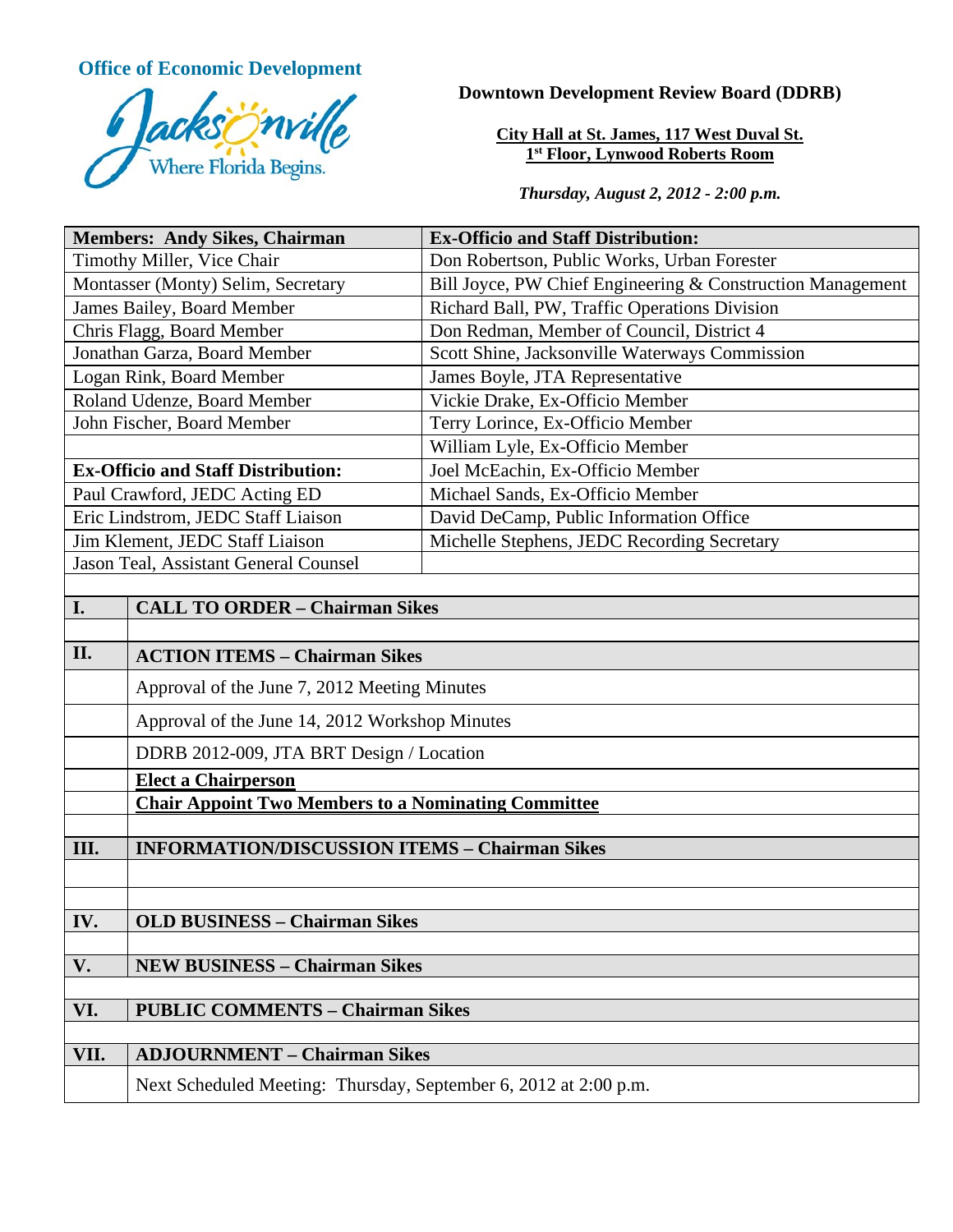

**Office of Economic Development**<br> **Downtown Development Review Board (DDRB) City Hall at St. James 117 West Duval St., First Floor, Lynwood Roberts Room**

*Thursday, August 2, 2012 – 2 p.m.*

#### **MEETING MINUTES**

**Board Members Present:** Chairman A. Sikes, T. Miller, M. Selim, C. Flagg, L. Rink, R. Udenze, and J. Fischer

**Board Members Not Present:** J. Bailey, and J. Garza

**OED Staff Present:** Jim Klement, Staff Liaison; Eric Lindstrom, Staff Liaison; and Michelle Stephens, Recording Secretary

**Representing Office of General Counsel:** Jason Teal

#### **I. CALL TO ORDER**

Chairman Sikes called the meeting to order at approximately 2:10 p.m.

### **II. ACTION ITEMS**

#### APPROVAL OF THE JUNE 7, 2012 DDRB MEETING MINUTES

# **THE JUNE 7, 2012 DDRB MEETING MINUTES WERE APPROVED UNANIMOUSLY 6-0.**

#### APPROVAL OF THE JUNE 14, 2012 DDRB WORKSHOP MINUTES

# **THE JUNE 14, 2012 DDRB WORKSHOP MINUTES WERE APPROVED UNANIMOUSLY 6-0.**

Board Member R. Udenze arrived after the approval of the June 14, 2012 DDRB Workshop Minutes.

## DDRB 2012-009, JTA BRT DESIGN / LOCATION

Mr. Klement reviewed the project report dated August 2, 2012 for DDRB 2012-009, JTA BRT Design / Location. JTA is proposing improvements to the rights of way and streetscape within the Downtown Overlay District that include streetscape improvements as well as the design, location and construction of bus rapid transit elements. A typical shelter location includes two shelters, an informational sign, transit vending machines, waste receptacle and bicycle rack. The applicant, JTA, is requesting final approval for the following: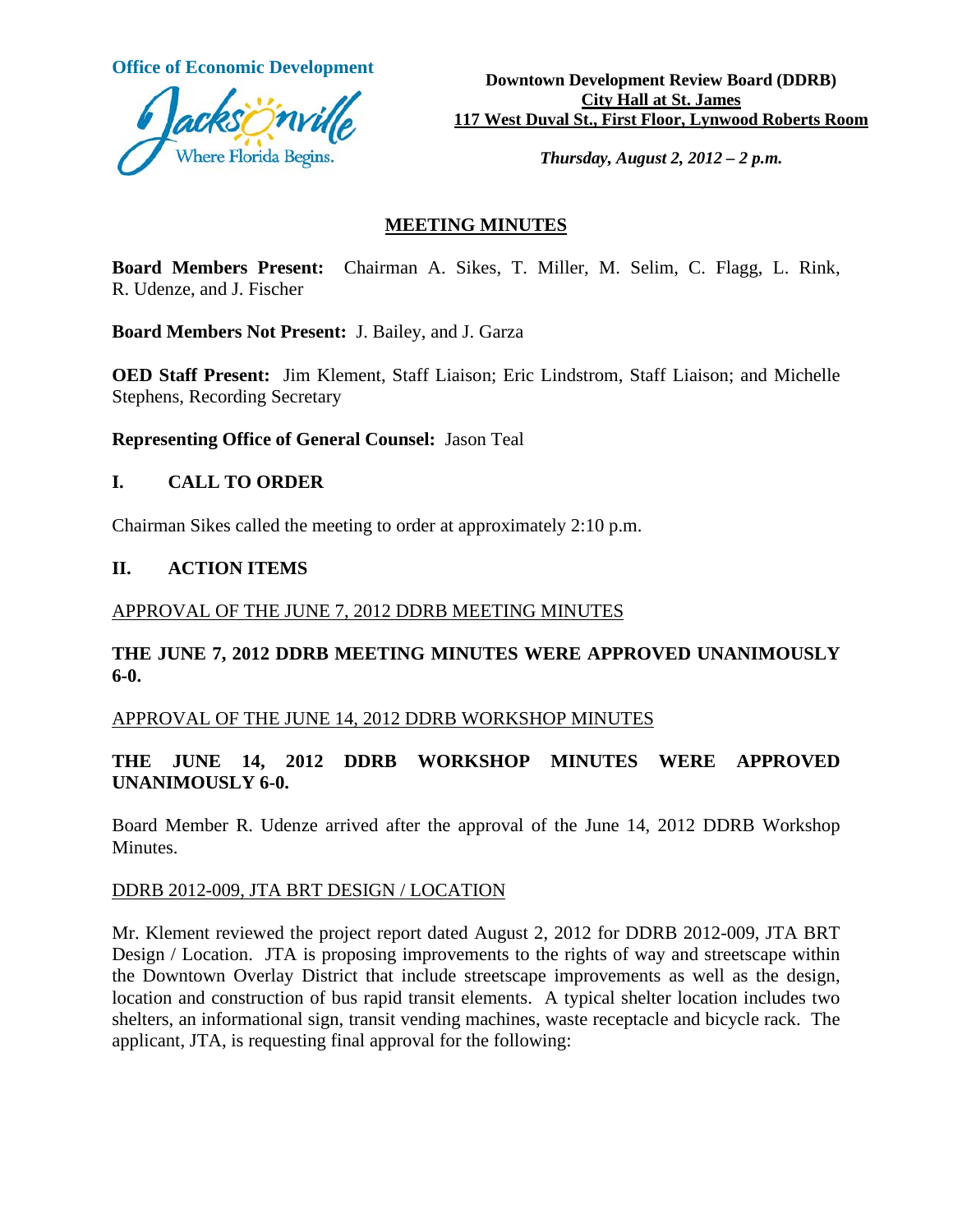- 1) Bus shelter locations in the downtown area, 13 locations, 10 of which will use typical shelter elements, and three locations will incorporate new or existing building design approved by DDRB. Additionally, the applicant proposes streetscape improvements in compliance with designated streetscape standards.
- 2) Typical bus shelter design: 16 ft. long x 5 ft. wide, two shelters per location.
- 3) Suggested conditions may be attached to the deviation from approximately a three foot base by a 15 foot height, for a total of 45 square feet of sign area for route information signs (area deviation versus a height deviation).

It was noted that while 13 locations are proposed for approval today - the design being proposed today is only for the 10 locations and excludes the three locations that indicate "no shelter."

Mr. Klement introduced Ms. Suraya Teeple and Mr. Neil Nance with JTA who provided an overview of the Bus Rapid Transit (BRT) - Phase One.

Ms. Teeple provided an overview of the first phase of the Bus Rapid Transit program. She advised that what they are proposing for the BRT shelters is the exact same manufacture and design as what the Board approved in 2010 (a photo was provided to show transparency of the downtown shelters). The color and background panels are primarily what would be different in the BRT shelters.

Referencing the logo "MAX" (Metropolitan Area Express), Ms. Teeple advised that branding is a requirement as part of the FTA New Starts Transit Program, which means it has to be a branded service, it has to operate every 10 minutes in the peak hours and 15 minutes in the off peak, it has to be an easy to understand system (sometimes referred to as rail on wheels). JTA's will be a gold bus with "MAX" on it, coming to the gold stations (you will know where the station is, you will know it is coming every 10 minutes and you will know where it is going) and then you will make your connection to a local or community shelter if you want to reach areas outside of the corridor or you can get off at one of the major activity centers that will be serviced.

Mr. Nance reviewed the BRT shelter design and amenities, proposed station layouts, streetscape, and specific bus stop locations.

- 1. \*Kings Avenue Station, **no shelter**
- 2. Riverplace Boulevard (EB)
- 3. Riverplace Boulevard (WB)
- 4. Museum Circle (EB)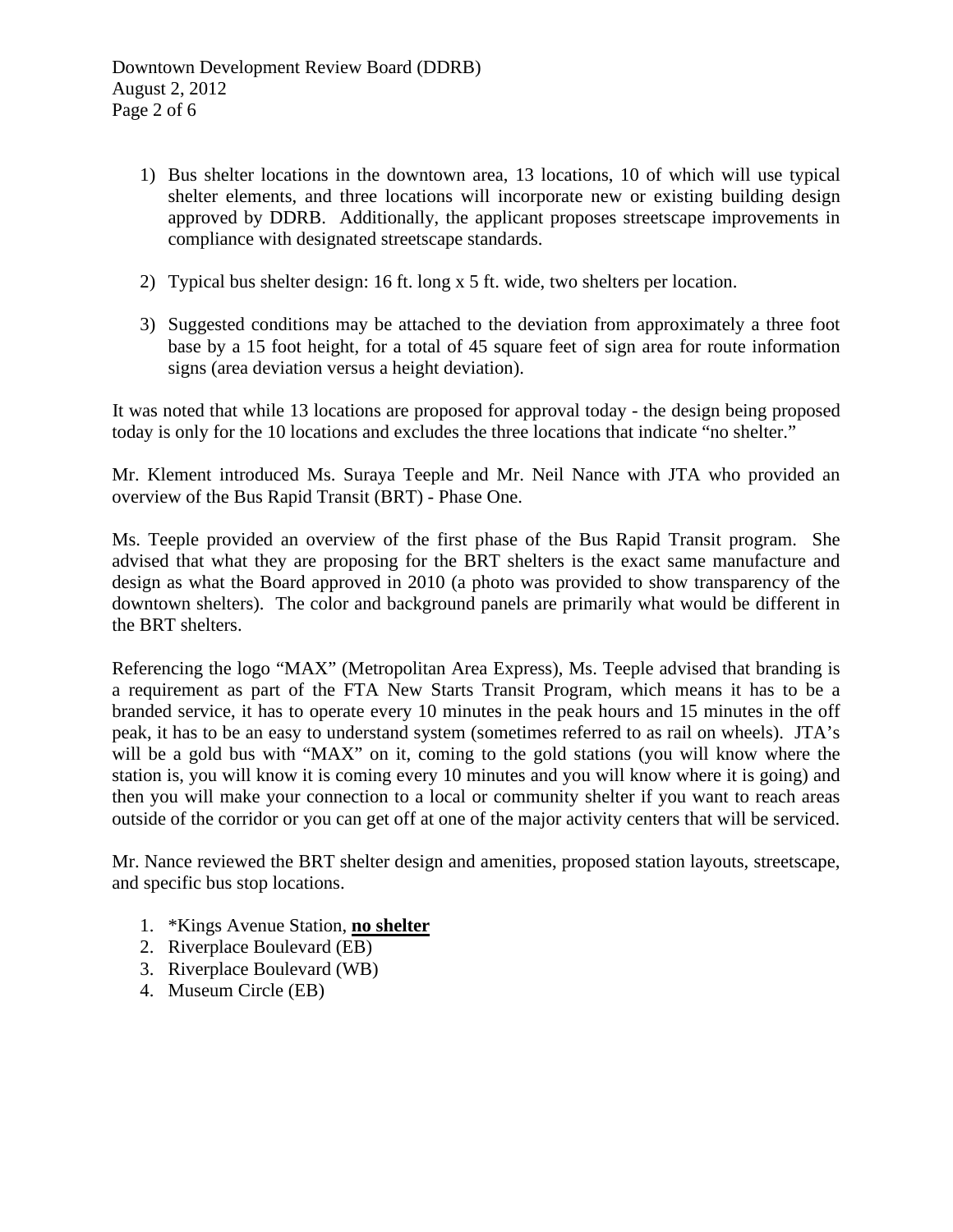- 5. Museum Circle (WB)
	- Will follow the LaVilla streetscape (near Friendship Fountain that followed LaVilla streetscape) and will not match what is across the street (Museum Circle EB), but will match the other station, which is LaVilla streetscape.
- 6. Bay Street @ Intermodal Center (WB), **no shelter**
	- Will have a canopy design that once completed will be presented to the board.
- 7. Bay Street @ Jefferson Street (WB)
	- Will follow the LaVilla streetscape, which is already in the area. JTA will replace any damage during construction with new materials.
- 8. Forsyth Street @ Intermodal Center (EB), **no shelter**
	- Location no longer valid. JTA will be putting the stop inside of JTA's convention center (similar to what JTA did at the Kings Avenue Station). Will add a bay similar to Kings Avenue Station) to existing bays. Will be inside the station and not on the roadway.
- 9. Forsyth Street @ Jefferson Street (EB)
	- Similar to the other stops except JTA is proposing to install a signal feature. As the traffic is coming out of Forsyth St., and a bus is ready to leave, it will pull up to a loop in the road - trigger the signal to stop cars. The bus will pull out into the left lane to make a left on Broad Street and after the bus clears, the signal will change and allow traffic to proceed.
- 10. Broad Street @ the Courthouse (NB)
	- JTA is implementing the design. Plan is for FTA to fund the project, and if they don't, JTA will build what they can.
- 11. Jefferson Street @ the Courthouse (SB)
	- JTA is implementing streetscape on both sides of the road (Jefferson St. and Broad St.).
- 12. Jefferson Street @ LaVilla School (SB)
	- New development on Jefferson and Broad. Waiting on answer from City of Jacksonville. A request has been made to make the lanes be 24/7 and shared bus and bike as well. A meeting is scheduled for next week with parking, bicycle folks, and city engineering.
- 13. Broad Street @ LaVilla School (NB)
	- JTA doing the streetscape work on the west side of the road as requested by DDRB staff.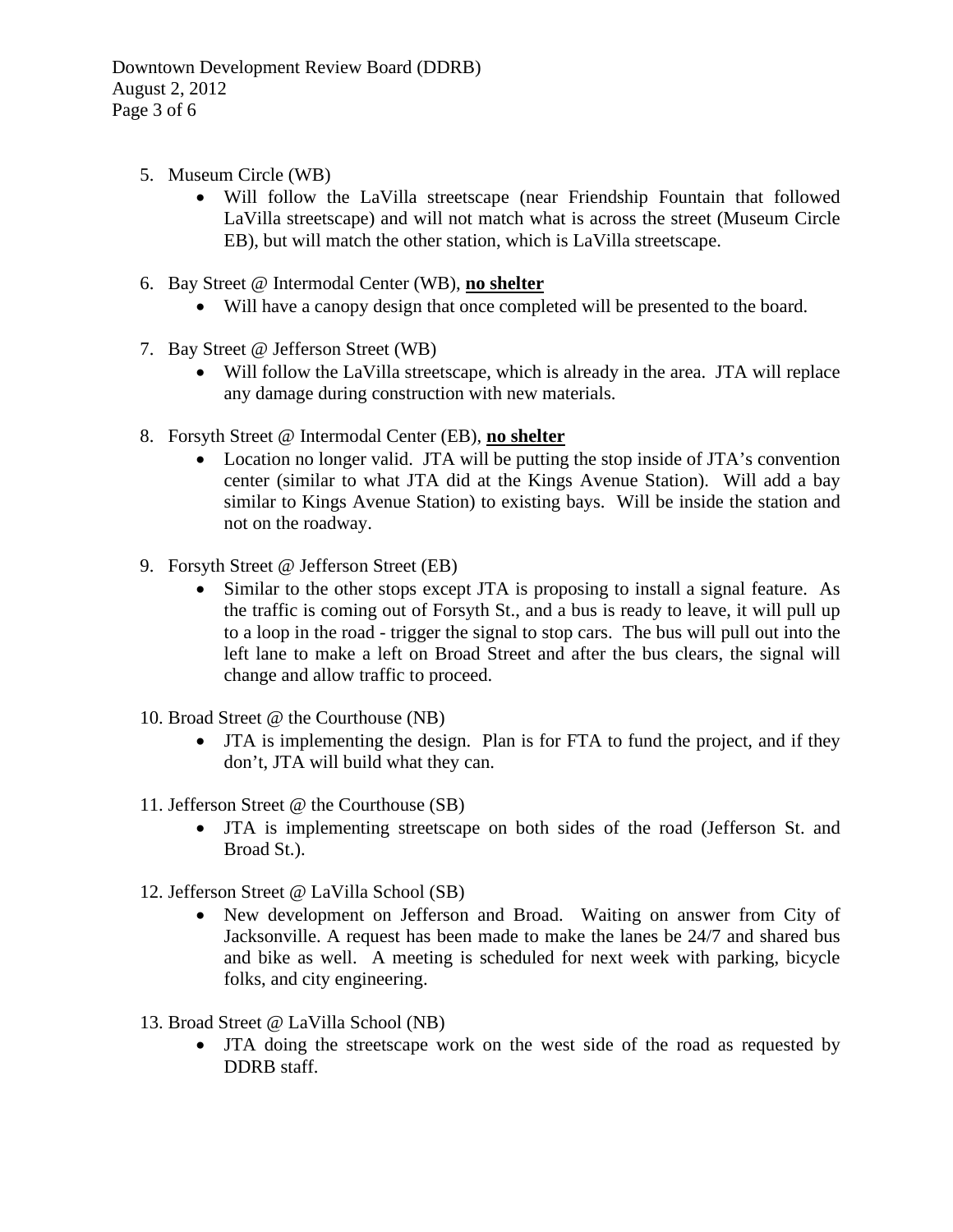\*Interim location in vicinity of existing bus stops at Kings Ave. Station. Permanent location, underneath I-95 Bridge south of Kings Ave. Station.

It was noted that three BRT stop locations will not have shelters.

- #1A Kings Avenue Station (temporary location) located under a bridge that will provide shelter. This is an interim location while #1 will be located at the Kings Convention Center Station when it is constructed.
- #6 Bay Street ( $@$  Intermodal Center WB) will be under a canopy that is being designed and will be presented to the DDRB at a later date.
- #8 Forsyth Street (@ Intermodal Center EB) will be under a canopy that is being designed and will be presented to the DDRB at a later date.

There was confusion and discussions regarding two #1 BRT locations near the King's Avenue Station. Mr. Nance explained that one stop will be built under the Overland Bridge - the bridge will act as the canopy so no shelter will be needed (there will be benches, trash cans, etc.). Once the overland bridge is complete, the bay will stay in place and the stop will convert from a BRT stop to a regular bus stop.

Clarification on the color was requested because what was shown in the PowerPoint presentation differed from the handout. Ms. Teeple commented that it is supposed to be a gold color. She will verify the exact color and get back to the board.

Ms. Teeple advised that the totem is needed and part of the brand. They are requesting the 15 feet in height because they want it above the 10 foot maximum height for the shelter. They want the totem to be visible so that it is an easily identifiable brand. The totem will have an overall information map, and possibly touch screen information, and will be two-sided. It was noted that material for the totem was not provided.

The height of the totem was discussed noting that the canopy for the BRT shelter is nine feet tall and the totem sign is being proposed for 15 feet in height. The overall consensus of the Board was that the proposed 15 feet was extreme. The Board agreed that 12 feet in height would be acceptable.

# **A MOTION WAS MADE BY BOARD MEMBER UDENZE AND SECONDED BY BOARD MEMBER SELIM GRANTING APPROVAL OF THE BRT SHELTER DESIGN AND LOCATIONS. THE MOTION PASSED UNANIMOUSLY 7-0.**

**A MOTION WAS MADE BY BOARD MEMBER UDENZE AND SECONDED BY BOARD MEMBER MILLER GRANTING CONDITIONAL APPROVAL FOR THE FREE-STANDING INFORMATIONAL SIGN ASSOCATED WITH THE LOCATIONS, NOT TO EXCEED 12 FEET IN HEIGHT AND THREE FEET IN WIDTH, SUBJECT TO FINAL DDRB APPROVAL OF THE COLOR, MATERIAL AND LIGHTING OF THE SIGN PRIOR TO INSTALLATION. THE MOTION PASSED UNANIMOUSLY 7-0.**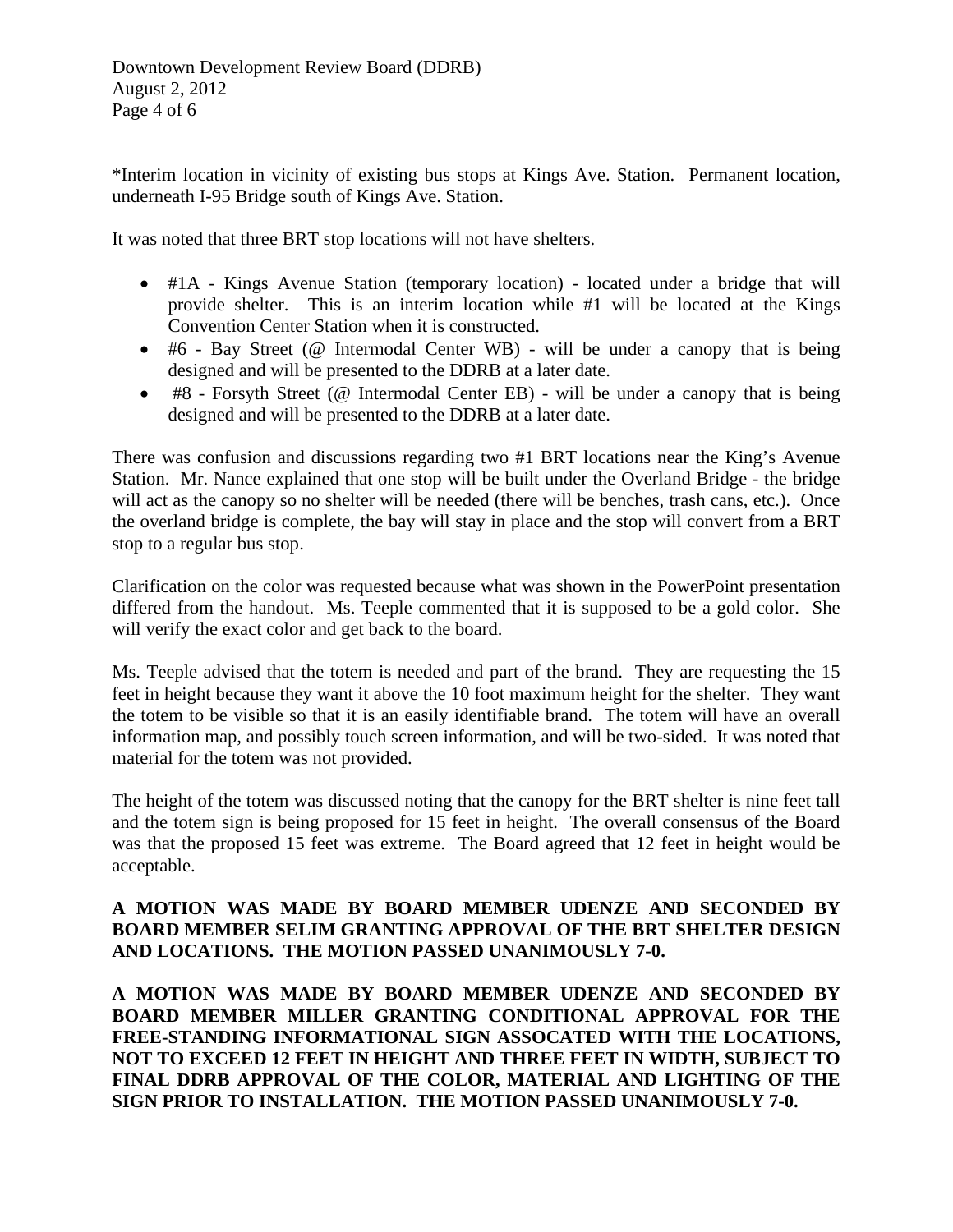### SELECTION OF NEW CHAIR

Per Section 4.0 of the DDRB Bylaws, the Board discussed the selection of a new Chair. Chair Sikes opened the floor for any nominations of Chair.

Chairman A. Sikes recommended Board Member T. Miller (current Vice Chair). Board Member M. Selim (current Secretary) nominated current Chair A. Sikes for another one year term. Chair A. Sikes asked that the nomination be withdrawn. Board member T. Miller recommended Board Member M. Selim. Board Member M. Selim chose to decline because he is out of town a lot. Board Member M. Selim recommended Board Member L. Rink.

By a majority vote of six to zero (6-0), Board Member T. Miller was selected to serve as Chair for the next annual term effective immediately.

Per Section 4.2 of the DDRB Bylaws, newly elected Chair T. Miller appointed Board Member J. Fischer and Board Member L. Rink to serve on the Nominating Committee. The Nominating Committee will meet to discuss a slate for Vice Chair and Secretary prior to the September 6, 2012 DDRB meeting. At the September 6, 2012 DDRB meeting, the slate will be presented to the Board as a whole.

# **AUGUST 14, 2012 NOMINATING COMMITTEE MEETING**

**Board Members Present:** Chairman T. Miller, L. Rink and J. Fischer

**OED Staff Present:** Michelle Stephens, Recording Secretary

**Representing Office of General Counsel:** Jason Teal

Chairman Miller called the meeting to order at approximately 2:12 pm.

Per Section 4.2 of the DDRB Bylaws, the Nominating Committee met on August 14, 2012, to discuss a slate for Vice Chair and Secretary to be presented to the Board as a whole at the DDRB September 6, 2012 regular meeting.

# **A MOTION WAS MADE BY BOARD MEMBER RINK AND SECONDED BY BOARD MEMBER MILLER NOMINATING BOARD MEMBER FISCHER AS VICE CHAIR OF THE DDRB. THE MOTION PASSED UNANIMOUSLY.**

**A MOTION WAS MADE BY BOARD MEMBER FISCHER AND SECONDED BY BOARD MEMBER MILLER NOMINATING BOARD MEMBER RINK AS SECRETARY OF THE DDRB. THE MOTION PASSED UNANIMOUSLY.**